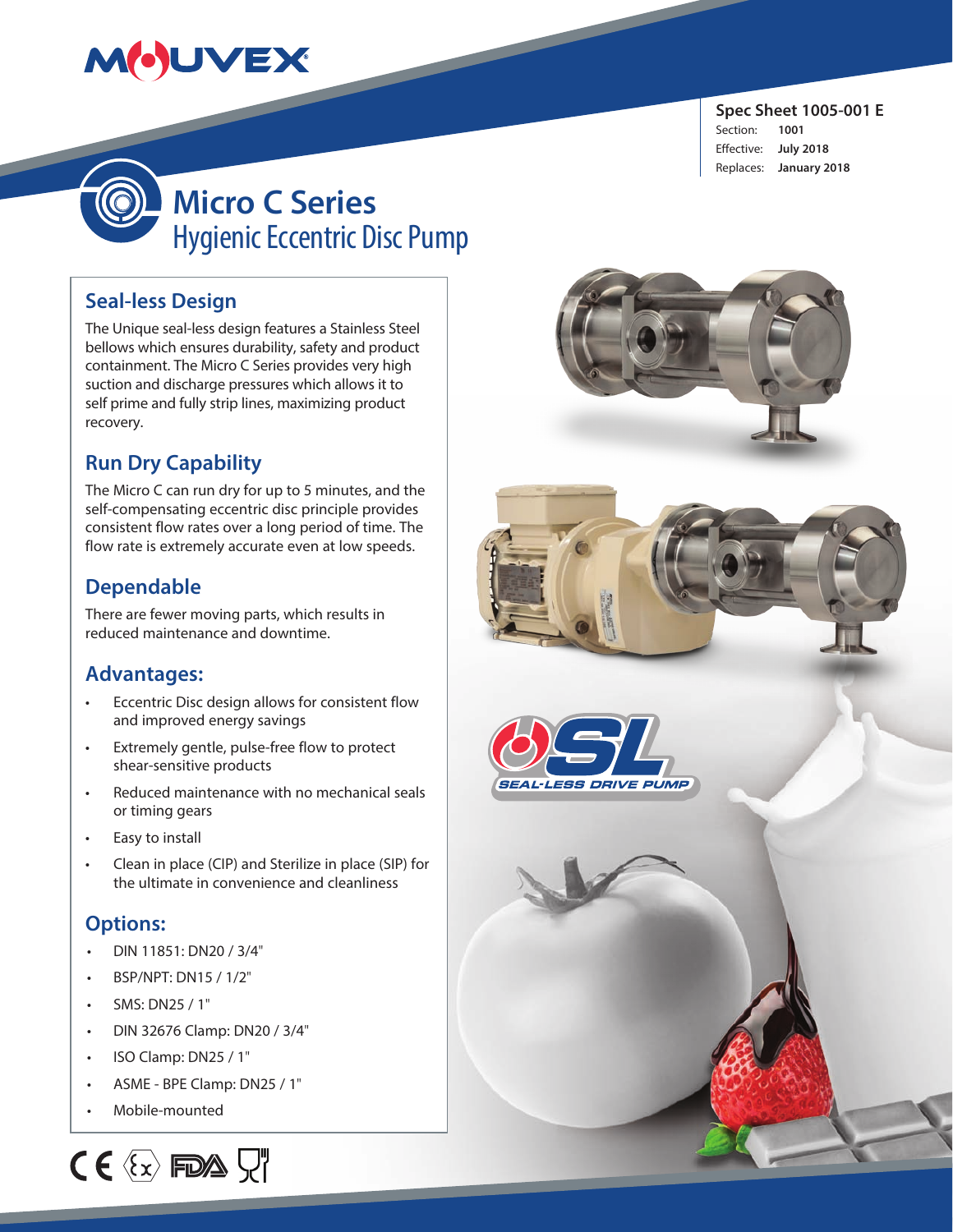

### **Operation:**

- **• Principle:** Eccentric Disc, positive displacement
- **• Installation:** Can be base mounted or cart mounted for mobility

### **Construction:**

- All Stainless Steel construction
- Shaft sealed by Stainless Steel bellows
- Ra 0.8 μm (32 μ inch) wetted surfaces

### **Features & Benefits:**

- Seal-less design eliminates leakage
- Ability to strip and drain transfer piping/tubing
- Line-stripping capabilities
- Self-priming
- Strong Suction and Discharge Pressure
- Shear-sensitive handling
- Consistent flow rate independent of pressure
- Low linear speed
- Precise dosing
- Accurate volume metering with high turn down
- Dry-run capable
- Maintains performance over time
- Effective with both high- and low-viscosity fluids
- Full drainability
- Clean-In-Place (CIP)/Sanitize-In-Place (SIP)
- Easy integration



### **Applications:**

#### **Dairy products**

• Injection fermenting agents, flavorings, additives, liquid sugar

#### **Beverage ,wines, beers**

• Injection alcohol, flavorings, colorings, fermenting agent, liquid sugar, glucose, syrups

#### **Cakes and baked goods**

- Injection additives, spices, brine,
- Coating potato chips
- Chocolate filled cakes

#### **Confectionery**

- Injection colorings, alcohol, liquid chocolate, liquor, liquid sugar
- Chocolate coating
- Chocolate filled cakes

#### **Convenience food & canned food**

• Dosing sauces, spices, mustard, cream ketchup, mayonnaise, flavoring agents,

#### **Animals food & pets foods**

• Dosing enzymes, medicine, favorings

#### **Cereals**

• Dosing additives, colorings, flavorings

#### **Cosmetics**

• Dosing cream, pomade, syrups, liquid pharmaceutical products, lotions, gels, oils, milks

### **Mouvex Technology**

Eccentric disc pumps consist of a cylinder and pumping element mounted on an eccentric shaft. As the eccentric shaft is rotated, the pumping element forms chambers within the cylinder, which increase in size at the intake port, drawing fluid into the pumping chamber. The fluid is transported to the discharge port where the pumping chamber size is decreased. This action squeezes the fluid out into the discharge piping.

### **Mouvex Principle**

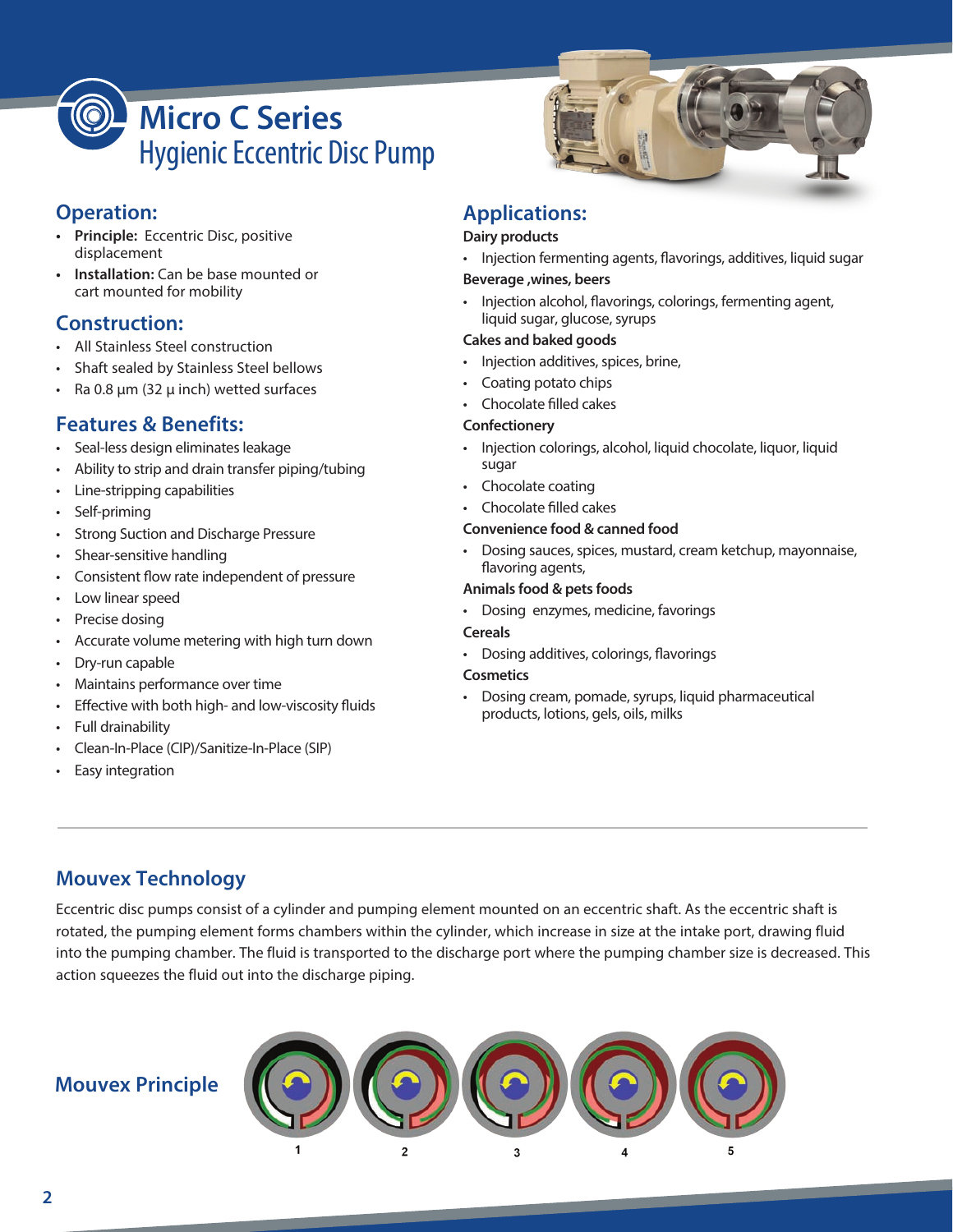

### **Performance Data**

| Model         | Max. Speed | Max. Flow Rate | Max. Diff. Pressure |
|---------------|------------|----------------|---------------------|
| Micro C 125   | $1000$ rpm | $125$ $1/h$    | 15 bar              |
|               |            | 0.55 GPM       | 217 psi             |
| Micro $C$ 250 | 1000 rpm   | 250 l/h        | 10 bar              |
|               |            | 1.1 GPM        | 145 psi             |
| Micro C 500   | $1000$ rpm | 500 l/h        | 5 bar               |
|               |            | 2.2 GPM        | 72 psi              |
| Micro C 800   | 1000 rpm   | 800 l/h        | 3 bar               |
|               |            | 3.52 GPM       | 43 psi              |





## **Dimensions\***

|        |           | MC125        | MC250 | MC500 | <b>MC800</b> |  |
|--------|-----------|--------------|-------|-------|--------------|--|
| A      | mm (in.)  | 242.5 (9.55) |       |       |              |  |
| B      | mm (in.)  | 138 (5.43)   |       |       |              |  |
| C      | mm (in.)  | 116(4.57)    |       |       |              |  |
| D      | mm (in.)  | 61(2.39)     |       |       |              |  |
| E      | mm (in.)  | 96 (3.78)    |       |       |              |  |
| F      | mm (in.)  | 30.5 (1.20)  |       |       |              |  |
| G      | mm (in.)  | 80(3.15)     |       |       |              |  |
| Weight | kg (lbs.) | 8(17.7)      |       |       |              |  |

*\* With DIN 11851 Connections*